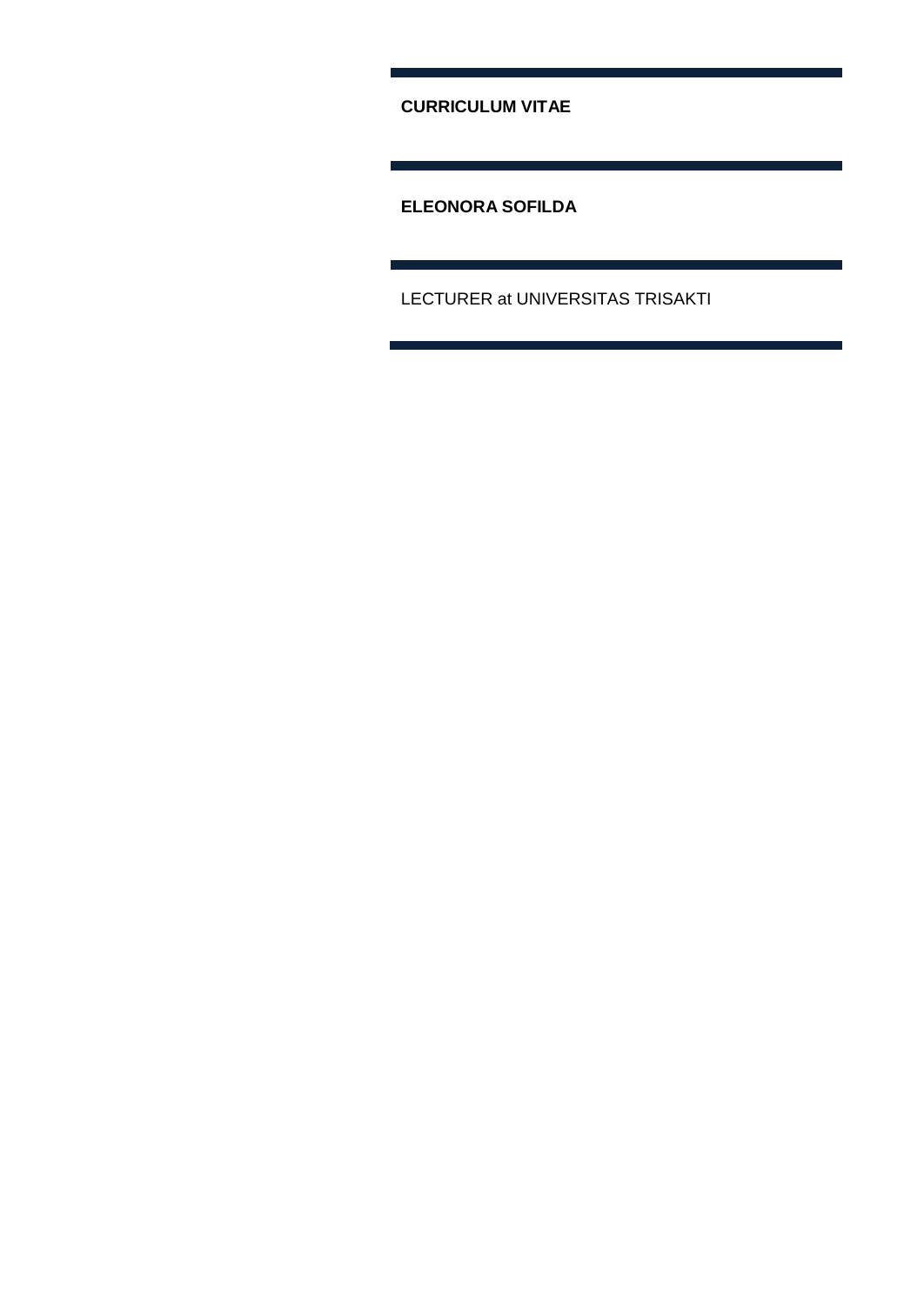| Eleonora Sofilda |                                                                    |                                                                                                                                                            |  |  |
|------------------|--------------------------------------------------------------------|------------------------------------------------------------------------------------------------------------------------------------------------------------|--|--|
|                  | Place/Date of Birth<br>Occupation<br><b>NIDN</b><br>Academic Level | : Jakarta/ 14 Agustus 1972<br>: Lecturer Universitas Trisakti<br>: 0314087201<br>: Head Lector<br><b>Certification Number</b><br>12103101610315/<br>2012). |  |  |
|                  | HP.<br>E-mail                                                      | : +62-81319015088<br>: eleonora@trisakti.ac.id                                                                                                             |  |  |
|                  | Home Address                                                       | Eleonora_140872@yahoo.com<br>: Jl. Buaran 3 Blok ME/15, RT<br>005/015, Duren Sawit Jakarta<br>Timur 13440 - Indonesia                                      |  |  |
|                  | <b>Office Address</b>                                              | : FEB, Universitas Trisakti, JI Kyai<br>Tapa no 1, Grogol Jakarta Barat                                                                                    |  |  |
|                  | Telp/Fax                                                           | $: +62-21-5663232(8363)$ / $+62-21-$<br>56969064+62-21-5644270 / +62-<br>21-56969064                                                                       |  |  |

# **A. FORMAL EDUCATION**

- 1. Bachelor Degree, Economics, Faculty of Economic and Business, Universitas Trisakti, 1995
- 2. Master Degree, Magister of Planning and Public Policy, Faculty of Economic, University of Indonesia, 2001
- 3. Doctoral Degree, Doctor of Economic, Faculty of Economic and Business, Universitas Trisakti, 2012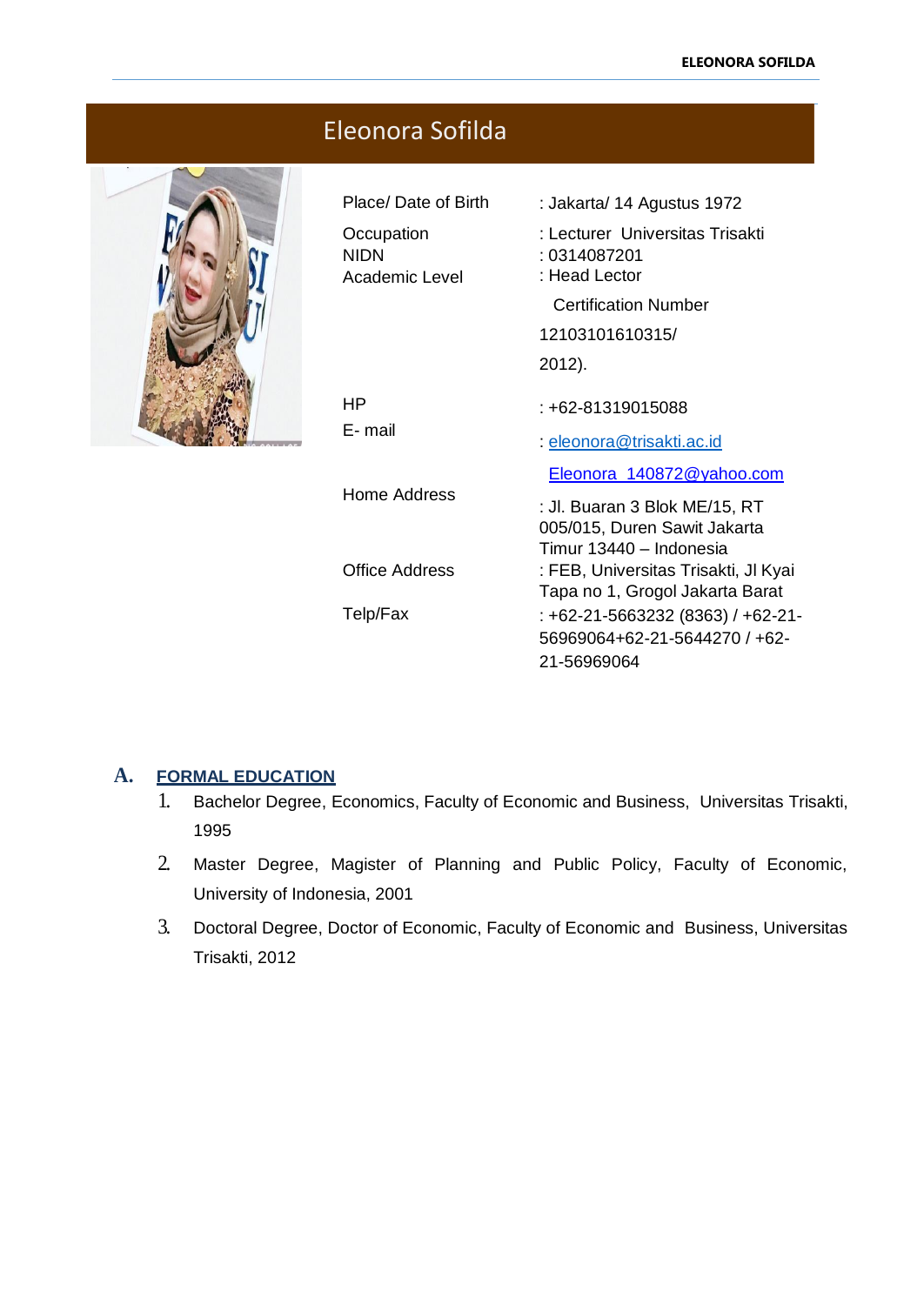# **B. STRUCTURAL POSITION**

- 1. Secretary Concentration for Doctoral Program of Economic (Public Policy), Faculty of Economic and Business, Universitas Trisakti, 2016 - Present
- 2. Secretary Program Magister of Economic , Faculty of Economic and Business, Universitas Trisakti 2014 – Present

## **C. FUNCTIONAL POSITION**

- Head of Mini Banking Syariah Faculty of Economic and Business, Universitas Trisakti 2011 – Present
- Senate Member Faculty of Economic and Business, Universitas Trisakti 2013 Present
- Board of Member Economic Department, 2013 Present
- Founder dan Vice Chief Centre for FinancialInclusion (CFI) Universitas Trisakti 2015 – Present
- Secretary of Research Faculty of Economic and Business, Universitas Trisakti 2012- 2014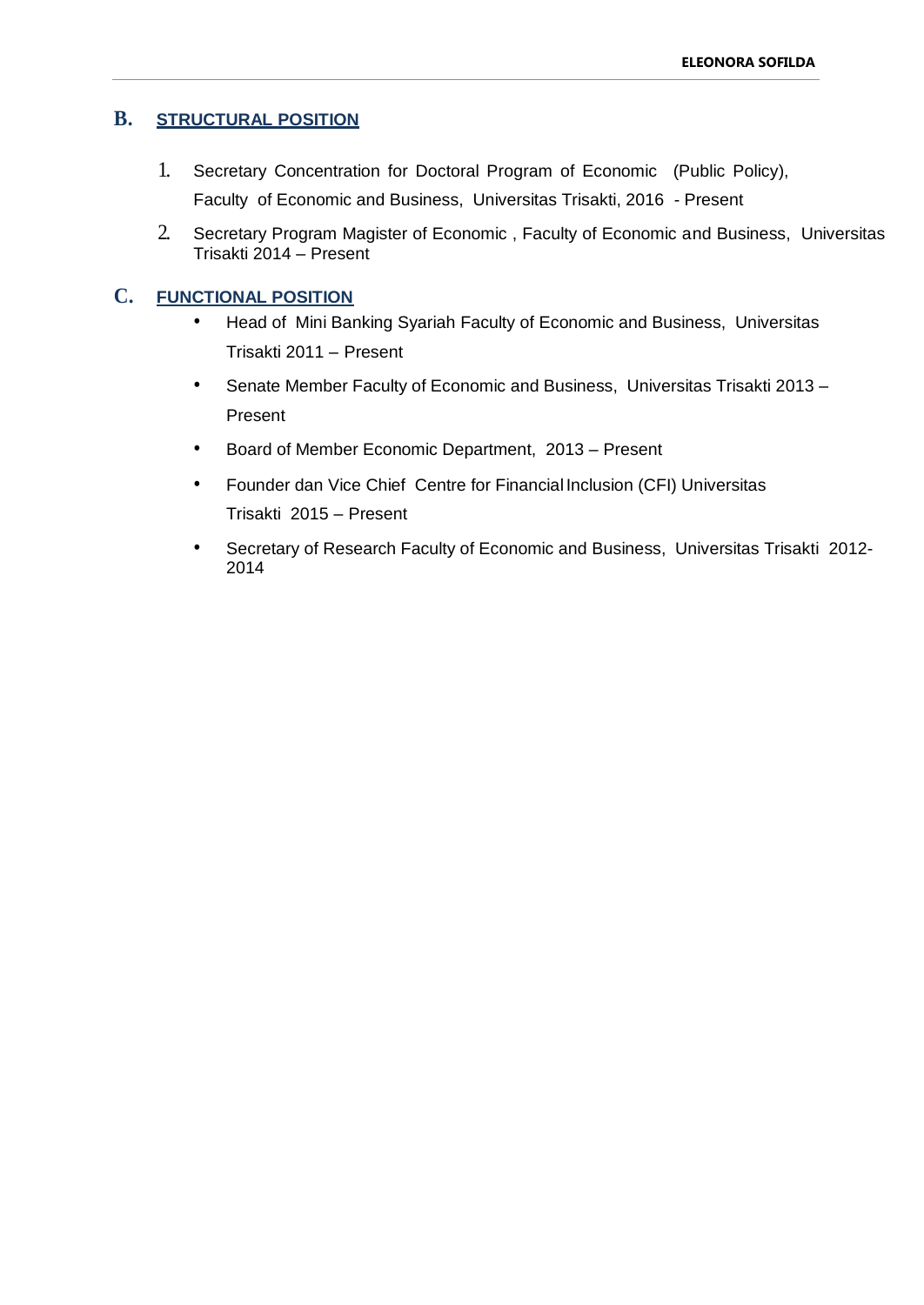### **IMPLEMENTATION OF HIGHER EDUCATION TRIDARMA**

## **D. EDUCATION AND TEACHING**

#### - **Bachelor Degree**

• Mathematics of Economics, Mathematics of Business, Managerial Economics, Statistics, Principle of Microeconomics, Principle of Macroeconomics, Intermediate Microeconomics, Sand Intermediate Macroeconomics

#### **Master Degree**

• Public Finance, Financial Management, Managerial Economics, Planning & Public Policy, Research Methodology, Microeconomics, Macroeconomics, Fiscal Decentralization & Local Finance

#### **Doctoral Degree**

• Microeconomics, Research Methodology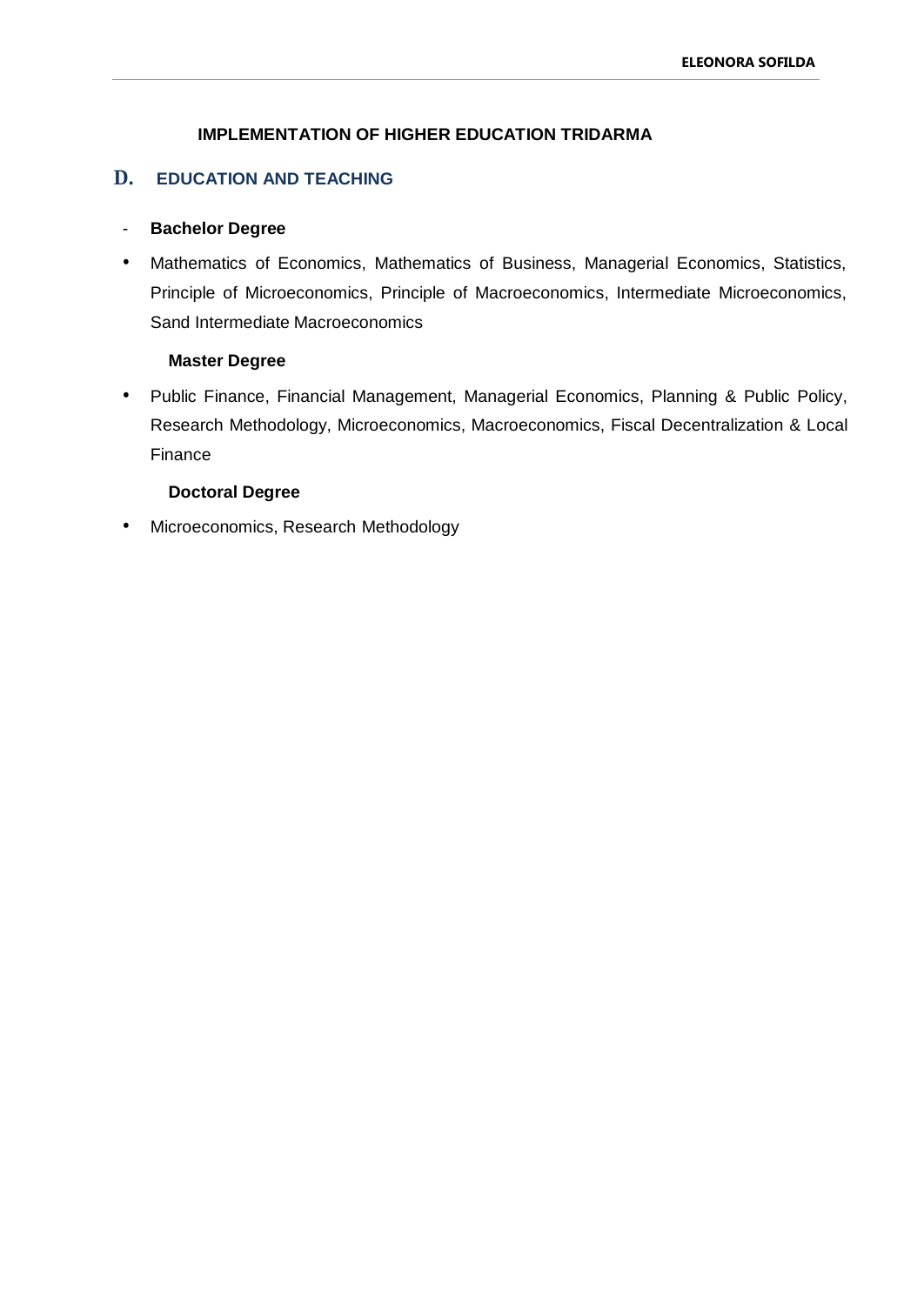# **E.AS COPROMOTOR/SUPERVISOR**

| NO. | NO. SK                                      | <b>NAME OF STUDENTS:</b>                 | <b>TITLE</b>                                                                                                                                                                          |
|-----|---------------------------------------------|------------------------------------------|---------------------------------------------------------------------------------------------------------------------------------------------------------------------------------------|
| 1.  | SK No.<br>033/A.04/S3-<br><b>KK/IX/2017</b> | M. Yudhi Luthfi<br>(222150605)           | Determination of Per Capita Income and Poverty<br>in Economic Corridors in Six Regions Throughout<br>Indonesia 20014-2016                                                             |
| 2.  | SK No.<br>034/A.04/S3-<br><b>KK/IX/2017</b> | Boedijoo Kartolo<br>(222150604)          | Impact Analysis of the Policy on the Re Allocation<br>of Fuel Oil and Gas Subsidies to the Infrastructure<br>Development<br><b>Budget</b><br>Against<br>Indonesian<br>Economic Growth |
| 3.  | SK No.<br>033/A.04/S3-<br><b>KK/IX/2017</b> | <b>Teguh Supangkat</b><br>(222151609)    | Impact of Financial Conglomeration Policy and<br>Competition on Efficiency and Risk of Banking in<br>Indonesia                                                                        |
| 4.  | SK No.<br>035/A.04/S3-<br><b>KK/V/2018</b>  | Anung Herlianto<br>(222160605)           | Market<br><b>Effectiveness</b><br>of<br>Intervention<br>Policy<br>Through Limitation of Interest Rates and Its<br>Impact on Indonesia's Case Credit Growth                            |
| 5.  | SK No.<br>033/A.04/S3-<br><b>KK/IX/2017</b> | Krisandi Ardian<br>(222150604)           | Analysis of Sugar Industry Policy in Indonesia                                                                                                                                        |
| 6.  | SK No.<br>020/A.04/S3-<br>KK/V/2019         | Ari Mulianta Ginting<br>(222021706002)   | Analysis of the Effect of Balance<br>(Fiscal<br>Decentralization) on Regional Economies                                                                                               |
| 7.  | SK No.<br>020/A.04/S3-<br>KK/V/2019         | Muhammad Anwar Sani<br>(222021706008)    | Agricultural<br>Sector Development<br>Policy<br>By<br>Philanthropy<br>Institutions To Improve Farmers<br>Welfare                                                                      |
| 8.  | SK No.<br>020/A.04/S3-<br><b>KK/V/2019</b>  | Muhammad Arief Budiman<br>(222021706009) | Ownership<br>Effect of<br>Stock<br><b>Structure</b><br>and<br>Regulatory Factors on Risk and Liquidity of<br>Shares Listed on the Indonesia Stock Exchange                            |
| 9.  | SK No.<br>020/A.04/S3-<br>KK/V/2019         | Nurhayati<br>(222021706011)              | Provincial<br><b>Determination</b><br>of<br>Sustainable<br>Development in Indonesia (33 Provinces in 2009-<br>2018)                                                                   |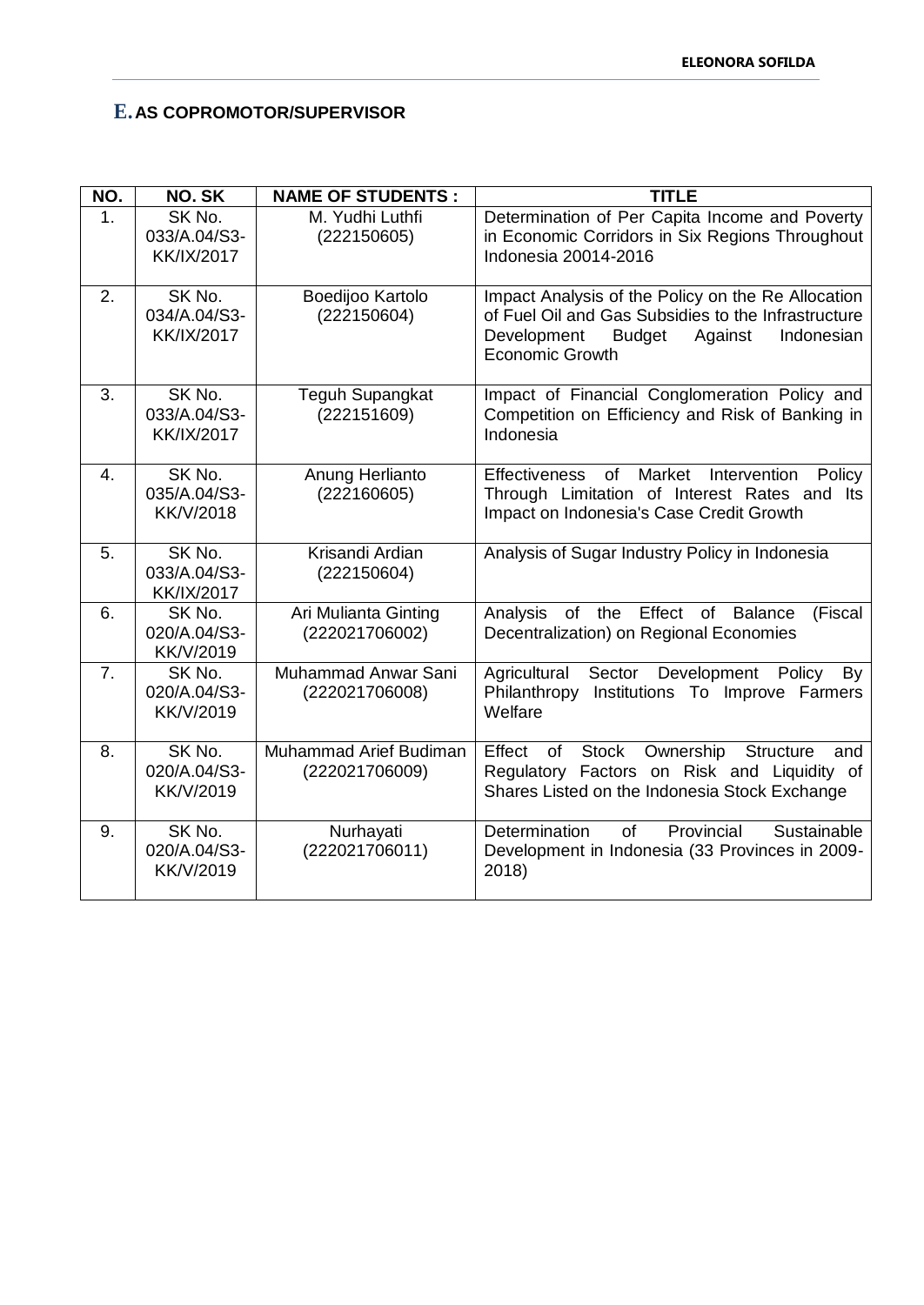## **F. FIELD OF ACADEMIC ACTIVITY**

- 1. Program Defense of Research Proposal Universitas Trisakti-Arsyad Ayub Graduate Business School, Universiti Teknologi MARA, Kuala Lumpur, Malaysia, 12th March 2018 ( As Reviewer)
- 2. Program Pelancaran Studio Legasi dan Forum Kelestarian Pembangunan Wilayah Ekonomi Koridor (As Participant), Putrajaya, 13<sup>th</sup> March 2018
- 3. The 5<sup>th</sup> International Academic Conference on Social Science, 18<sup>th</sup>-20<sup>th</sup> November 2018, Sydney,Australia, as Presenter
- 4. Program Kolokium Universitas Trisakti, Indonesia di Fakulti Ekonomi dan Pentadbiran Universiti Malaya, Kuala Lumpur, Malaysia, 3th Oktober 2018 (Reviewer)
- 5. South East Asian Association for Institutional Research (SEAAIR), as a member of the Local Organizing Committee (LOC) during the 18th Annual SEAAIR Conference with the theme ASEAN@50: Sustaining Student Competencies and Employability, 26-28<sup>th</sup> September 2018, Aston Marina Ancol, Jakarta
- 6. Lincoln-Usakti Research Workshop Colloquium, 19th March 2018, University of Lincoln, UK (Reviewer)
- 7. 5<sup>th</sup> ASEAN Universities International Conference on Islamic Finance, 13<sup>th</sup>-14<sup>th</sup> December 2017, Parkview Hotel Jerudong, Brunei Darussalam (Presenter and Proceeding, International)
- 8. Research Workshop and Mini Post Graduate Colloquium, Faculty Economics and Management, Universiti Kebangsaan Malaysia, Bangi, Malaysia, 8<sup>th</sup> December 2017 (Reviewer and Examiner)
- 9. Workshop on Leadership and Human Resource Management University of Lincoln, 14<sup>th</sup> November 2017, Lincoln, United Kingdom (Participant)
- 10. The 2nd Human Capital Summit 2017, 10-11 Nov 2017 (Participant)
- 11. National Seminar Theme of The Indonesian Energy Industry Toward Achieving The Sustainable Development Goals, as Committee, Jakarta, 13 September 2017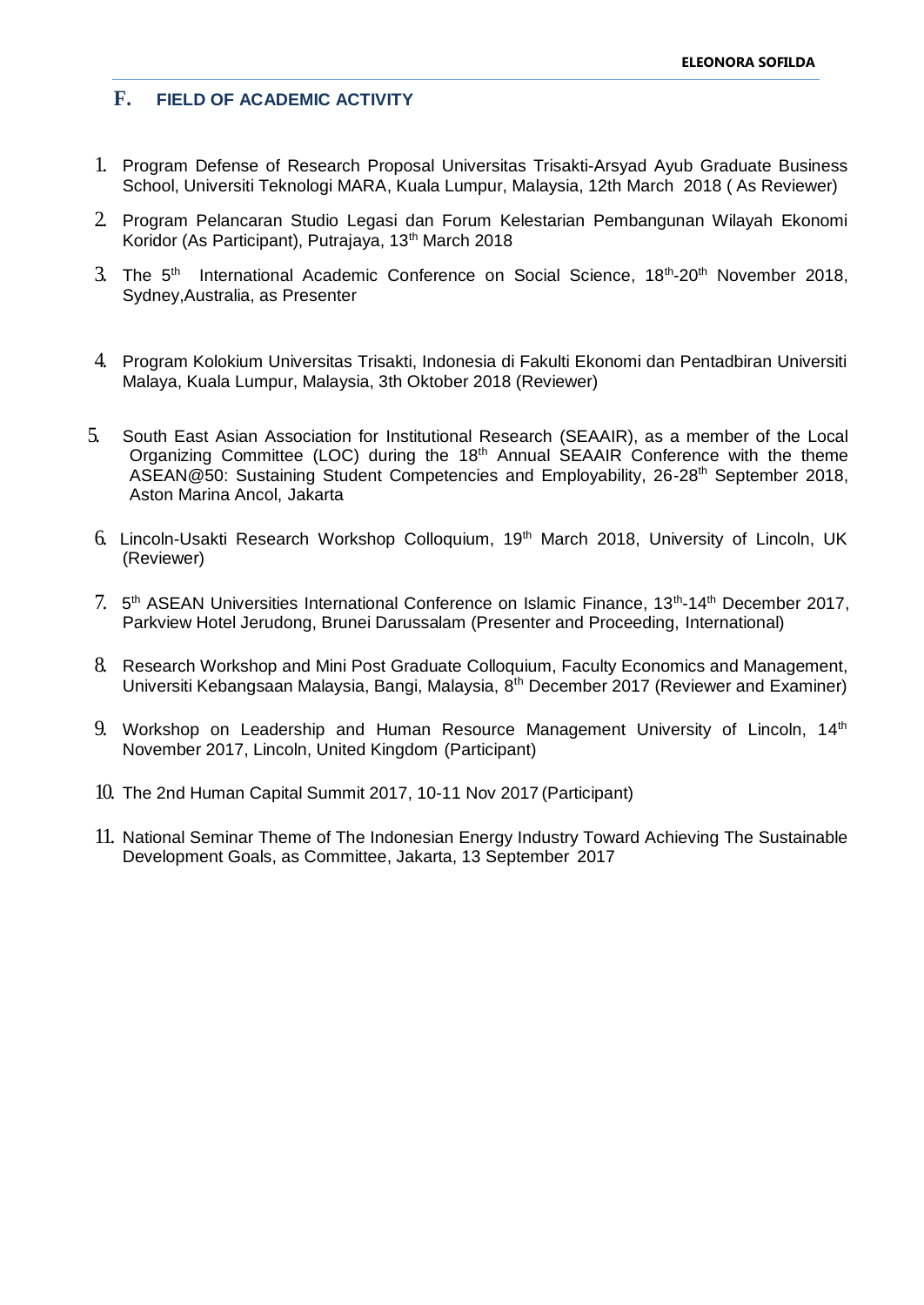- 12. Workshop With Theme Sustainability In Economics and Accounting, as Participant, Jakarta, 12 September 2017
- 13. 21<sup>nd</sup> Melbourne Money and Finance Conference "Evolutionary Trends in the Australian Financial Sector, 10<sup>th</sup>-11<sup>th</sup> July, 2017, Melbourne, Australia (Participant)
- 13.6<sup>th</sup>-7<sup>th</sup> April, 2017 International Conference Seminar Bengkel April UKM, 2017 (Reviewer)
- 14. Research Capacity Development Training 21 February 2017,Swinburne, Australia (Participant)
- 15. International Seminar With Theme Microfinance Research: An International Perspective, Swinburne University, Australia, 22 February 2017 (Participant)
- 16. Thematic Workshop on "Exploring Islamic, Economics, Finance and Business Research Issues, 1<sup>st</sup>-2<sup>nd</sup> November 2016, University College of Bahrain (Presenter)
- 17.11th International Conference on Economics and Social Sciences ICESS-2016 with Paper *Does Economic Growth Reduce Poverty in ASEAN 7, China and India? (Presenter and International Proceeding)*
- 18. The 6<sup>th</sup> International Conference on Global Business Environment, Maret 2015 Market Orientation in Higher Education Institution. Trisakti International Conference on Green Business and Entrepreneurship. ISBN/ISSN: 987-979-3634- 28-9, 2015. (Presenter )with Eddy Anthony)
- 19. Seminar Nasional, Call for Papers & Doctoral Colloquium, Financial Inclusion To Achieve Sustainable Development In Indonesia, 27 April 2016 (As Chief)
- 20. International Conference on Green Business and Entrepreneurship " Effect of Service Quality Dimension on Behavior Shifting Intention in Transportation Sector, Mei 2015 (Participant)
- 21. 4<sup>th</sup> International Conference on Management, Finance and Entrepreneurship (ICMFE-2015). April 2015, Medan (Presenter)
- 22. The 2<sup>nd</sup> Corporate Sustainability Conference, "The Green Economic Challenges For Sustainable Development, Bali, November 2014
- 23.OIDA International Conference on Sustainable Development 2013. Session Human Right and Good Governance. Judicial Academy Chandigarh, Punjab, India December 04-05 2013 (Presenter)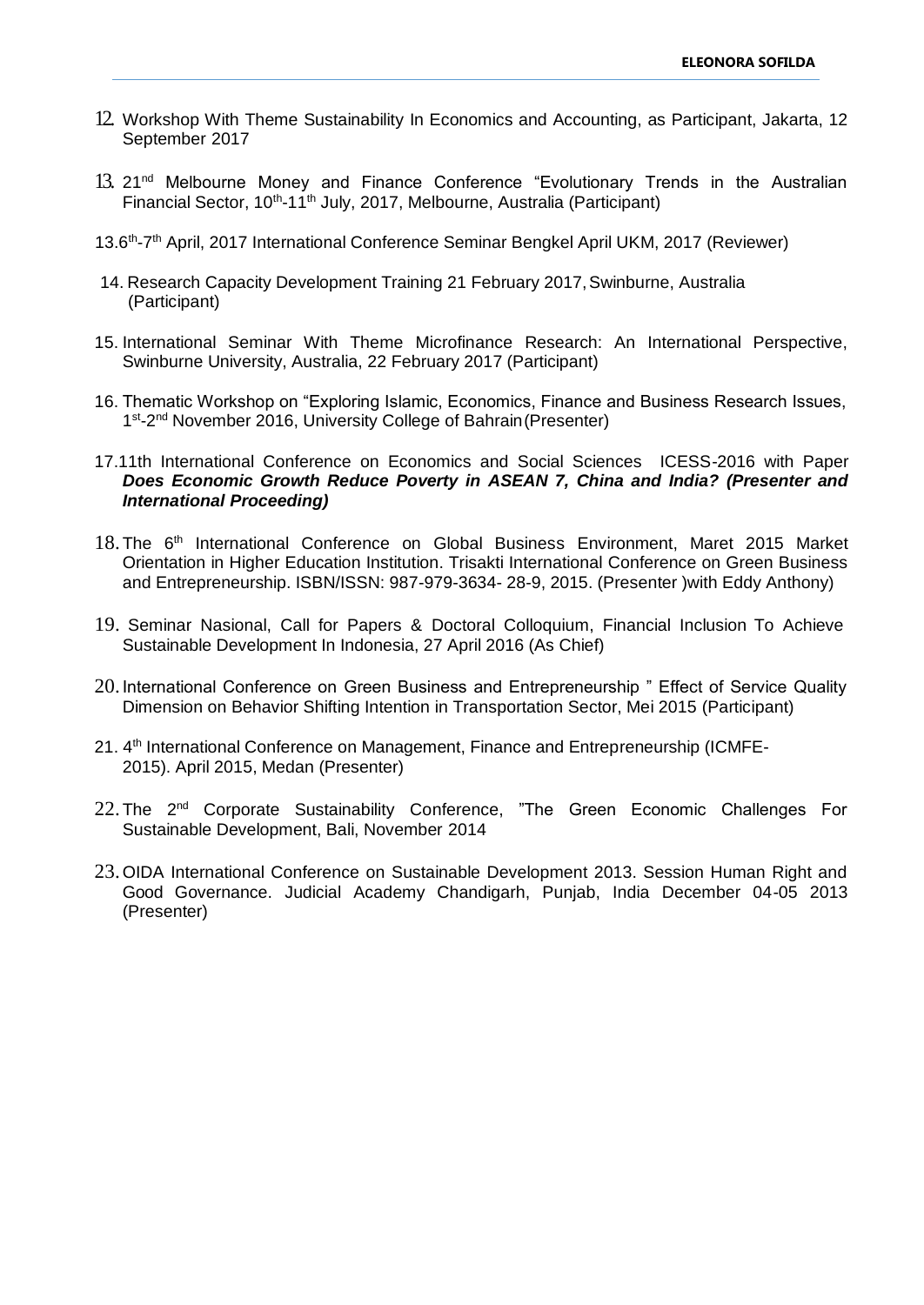24.OIDA International Conference on Sustainable Development 2012. Conference Centre Montclair State University Montclair, New Jersey, USA, July 31- August 02 (Presenter).

# **G. INTERNATIONAL JOURNAL**

- 1. The Effect Analysis of Minimum Regional Wages and Macroeconomic on Poverty Level Indonesia Period 2010-2015, OIDA International Journal of Sustainable Development Vol. 09, No. 2 Maret 2016. ISSN : 1923-6654 (print) 1923-6662 (online) Indexed in DOAJ, Social Science Research Network (SSRN), EBSCO, AMICUS (with Muhammad Zilal Hamzah)
- 2. The Effect of Global Competitiveness and Trade Openness through the Investment, Tax and Inflation Toward Economic Growth At OIDA International Journal of Sustainable Development Vol. 09, No. 2 Maret 2016. ISSN : 1923-6654 (print) 1923-6662 (online) (with Dini Hariyanti and Tri Ismawaty).
- 3. Government Spending Contributions on Per Capita Income and Its Effect Toward the Human Development Index (Comparative Study between Western Indonesia and Central & East Indonesia at Journal of Social and Development Sciences (JSDS) Vol. 6 No. 3 September 2015. ISSN : 2221-1152 (with Nurhayati and Muhammad Zilal Hamzah).
- 4. Determinant Variabel Analysis of Human Development Index In Indonesia (Case for High and Low Index at Period 2004-2013) 2012 OIDA International Journal of Sustanable Development. ISSN: 1923:6654 (print) and ISSN: 1923:6662 (online). Vol.08 No.09, pp. 11- 28, 2015. Indexed in Social Science Research Network (SSRN), EBSCO, (with Putri Hermiyanti and Muhammad Zilal Hamzah).
- 5. Determinant Factor Analysis of Foreign Direct Investment In Asean-6 Countries Period 2004-2012 OIDA International Journal of Sustanable Development. ISSN: 1923:6654 (print) and ISSN: 1923:6662 (online). Vol.08 No.05, pp. 27-40, 2015. Indexed in Social Science Research Network (SSRN), EBSCO, (with Ria Amalia and Muhammad Zilal Hamzah).
- 6. Human Development and Poverty in Papua Province (An Analysis of Simultaneous Approach on Panel Data Regression). OIDA International Journal of Sustanable Development. ISSN: 1923:6654 (print) and ISSN: 1923:6662 (online). Vol.06 No.06, pp. 51- 62, 2013. Indexed in Social Science Research Network (SSRN), EBSCO, (with Arip Syahman and Muhammad Zilal Hamzah).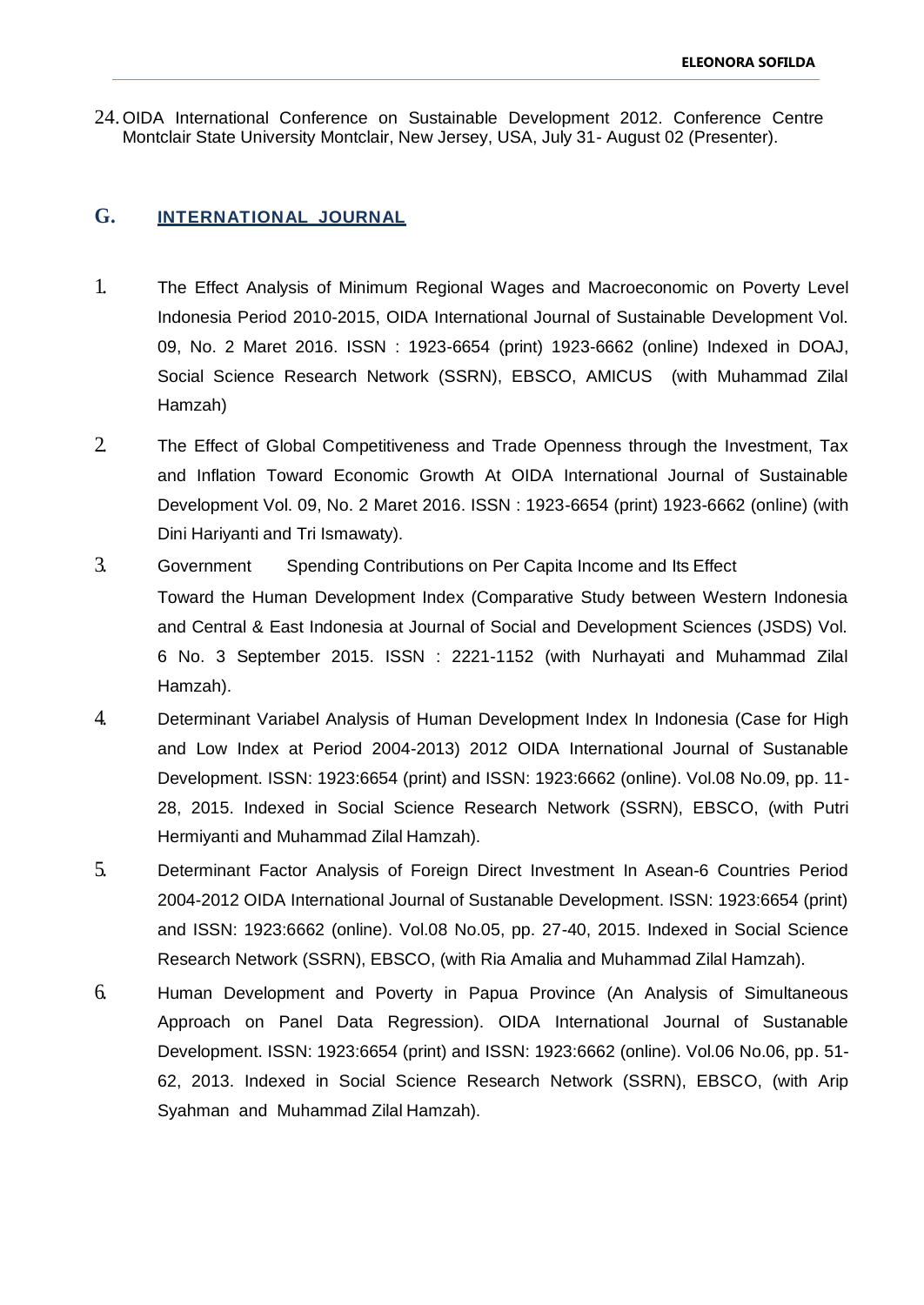- 7. The Strategy of Sustainable Banking Policy and the Determination of Lenders Effect Toward Borrowers with Central Bank as the Moderator. OIDA International Journal of Sustanable Development. ISSN: 1923:6654 (print) and ISSN: 1923:6662 (online). Vol.06 No.06, pp. 63-84, 2013. Indexed in Social Science Research Network (SSRN), EBSCO and AMICUS, Library and Archives Canada's Database (with Istiana Maftuchah, Muliaman D. Hadad and Muhammad Zilal Hamzah).
- 8. Human Development Quality and Its Problems in Indonesia. OIDA International Journal of Sustanable Development. ISSN: 1923:6654 (print) and ISSN: 1923:6662 (online). Vol.5 No.7, pp. 29-36, 2012. Indexed in Social Science Research Network (SSRN), EBSCO and AMICUS, Library and Archives Canada's Database (with Renny Risqiani and Muhammad Zilal Ham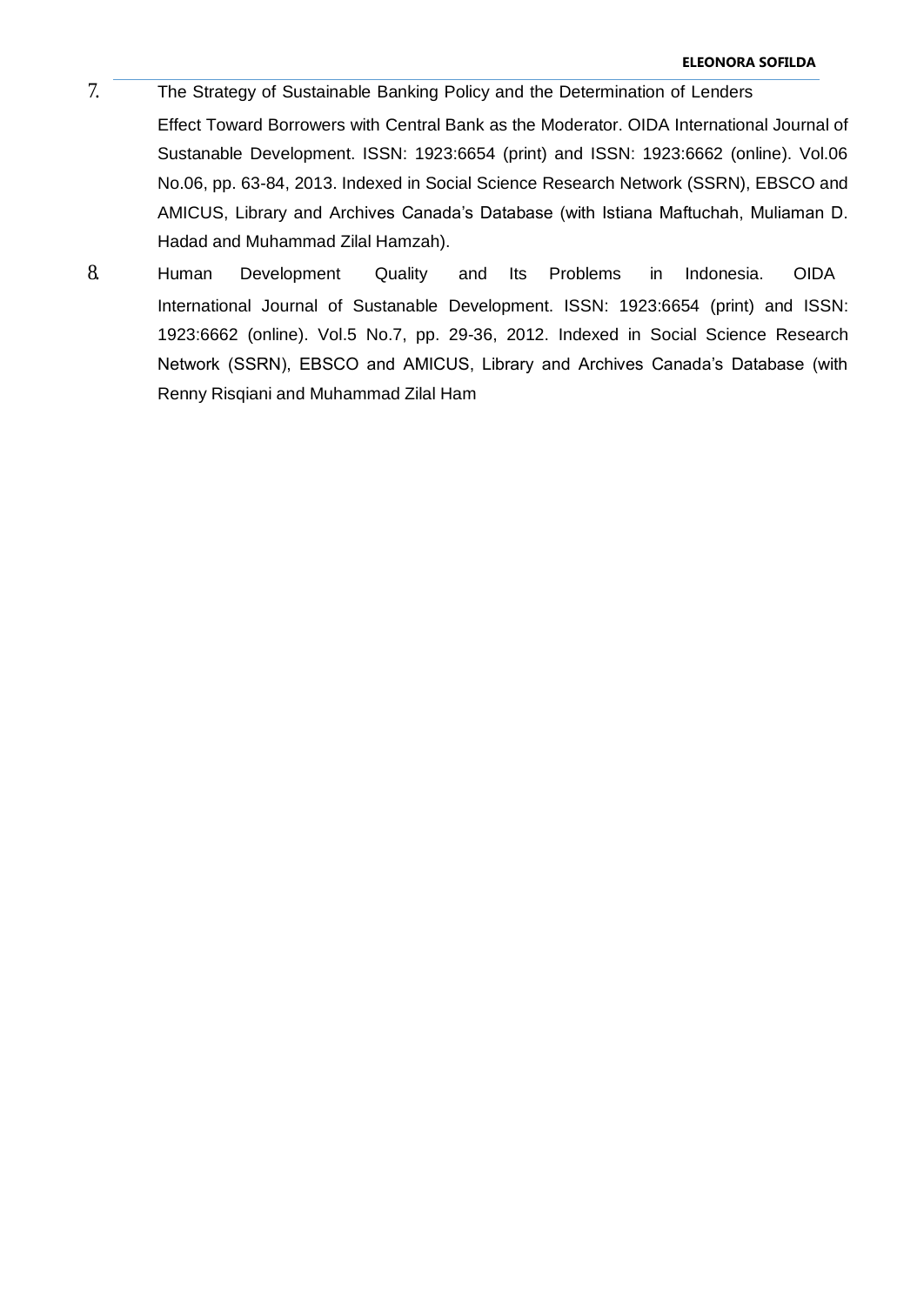# **H. ISBN BOOK**

- Pengantar Ekonomi Makro, Bersama Suparmoko Jakarta, 2016, ISBN: 978-602-6469-03-8
- Mathematics for Economic and Business, Andrea Publisher, Bersama Jakaria Jakarta 2008, ISBN: 978-979-16860-1-3
- The Succes Factors of Sustainable Development, Bersama Muhammad Zilal Hamzah Jakarta, 2017, ISBN: 978-979-16105-6-8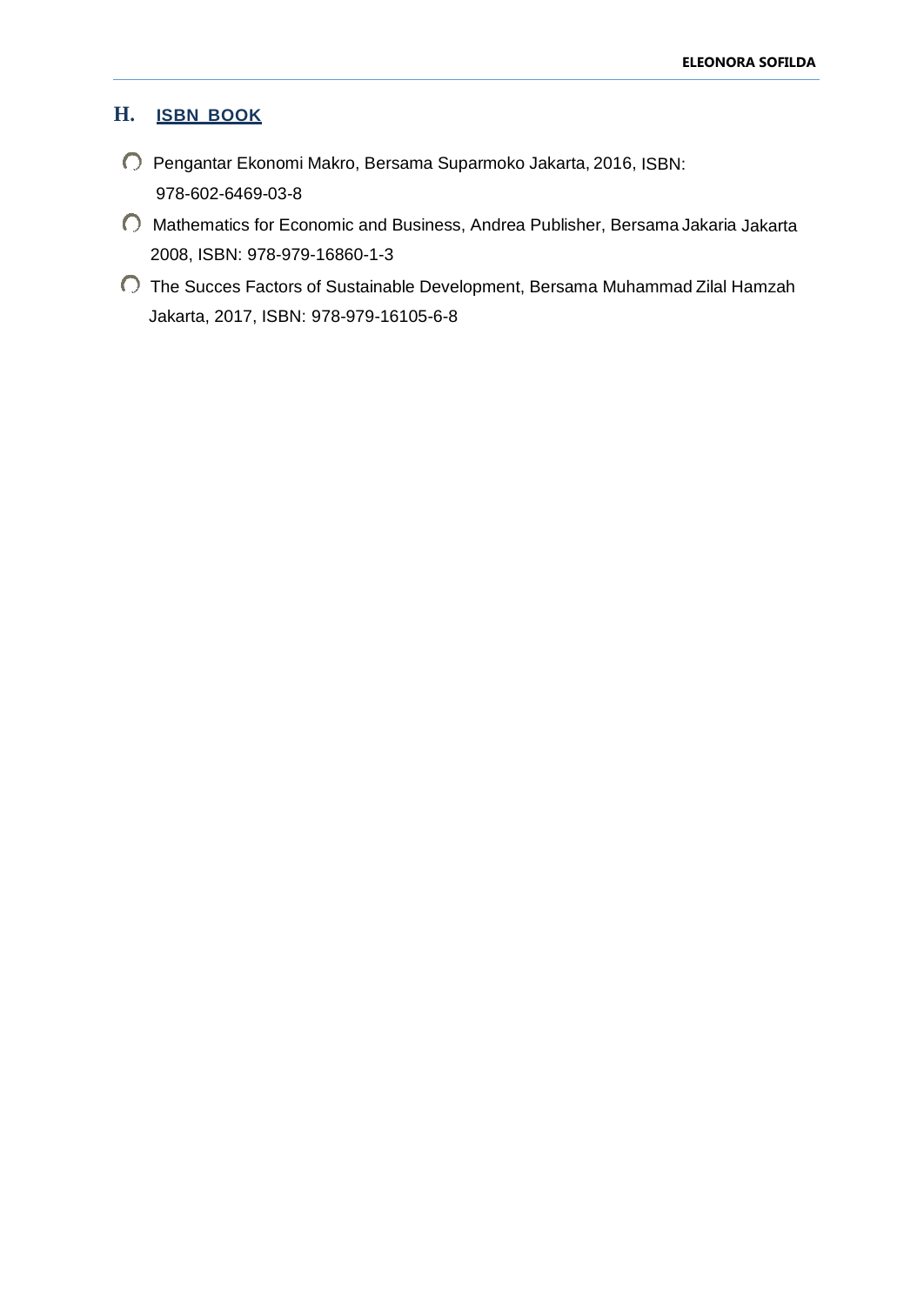## **Professional Activities / Dedicated To The Public**

- 1. Narasumber/Speaker at Universitas Dehasen Bengkulu, November 2018
- 2. Team Research Fintech OJK, October 2018
- 3. Coordinator Workshop Ministry Law and Human Right, Lincoln, UK, November 2017
- 4. Team Research and Evaluation Ministry of Trade, December 2015-2016
- 5. Reviewer Jurnal Ilmu Ekonomi dan Studi Pembagunan, Universitas Muhammadyah Sumatera Utara, 2017 – Present
- 6. Reviewer Jurnal Ekonomi dan Bisnis, Sekolah Tinggi Ilmu Ekonomi dan Bisnis, Jakarta, 2015-Present
- 7. Speaker Socialization OJK di Monash University and Swinburn University, Australia, Desember 2015
- 8. Speaker Mini Banking Syariah, Universitas Islam Negeri, Jakarta, December 2015
- 9. Reviewer Seminar Proposal Research Universitas 17 Agustus 1945 Jakarta, April 2015
- 10. Speaker Pembahasan Penyusunan Kertas Kerja Terkait dengan Metode Penilaian Mandiri (Self Assesment) Dalam Rangka Peraturan Dewan Komisioner Tentang Pemantauan dan Analisis Perlindungan Konsumen, OJK tahun 2014
- 11. Sebagai Pemateri/Trainer Pelatihan Metodologi Penelitian Untuk Staff BTN, Jakarta, 2013

 $\bigcap$ 

# **I. ORGANIZATION AND AWARDS**

- Anggota SEAAIR Tahun 2017 s/d sekarang.
- $\bigcirc$  Anggota Iluni MPKP UI Tahun 2005 s/d sekarang.  $\bigcirc$

Anggota Ikasakti Tahun 1995 s/d sekarang